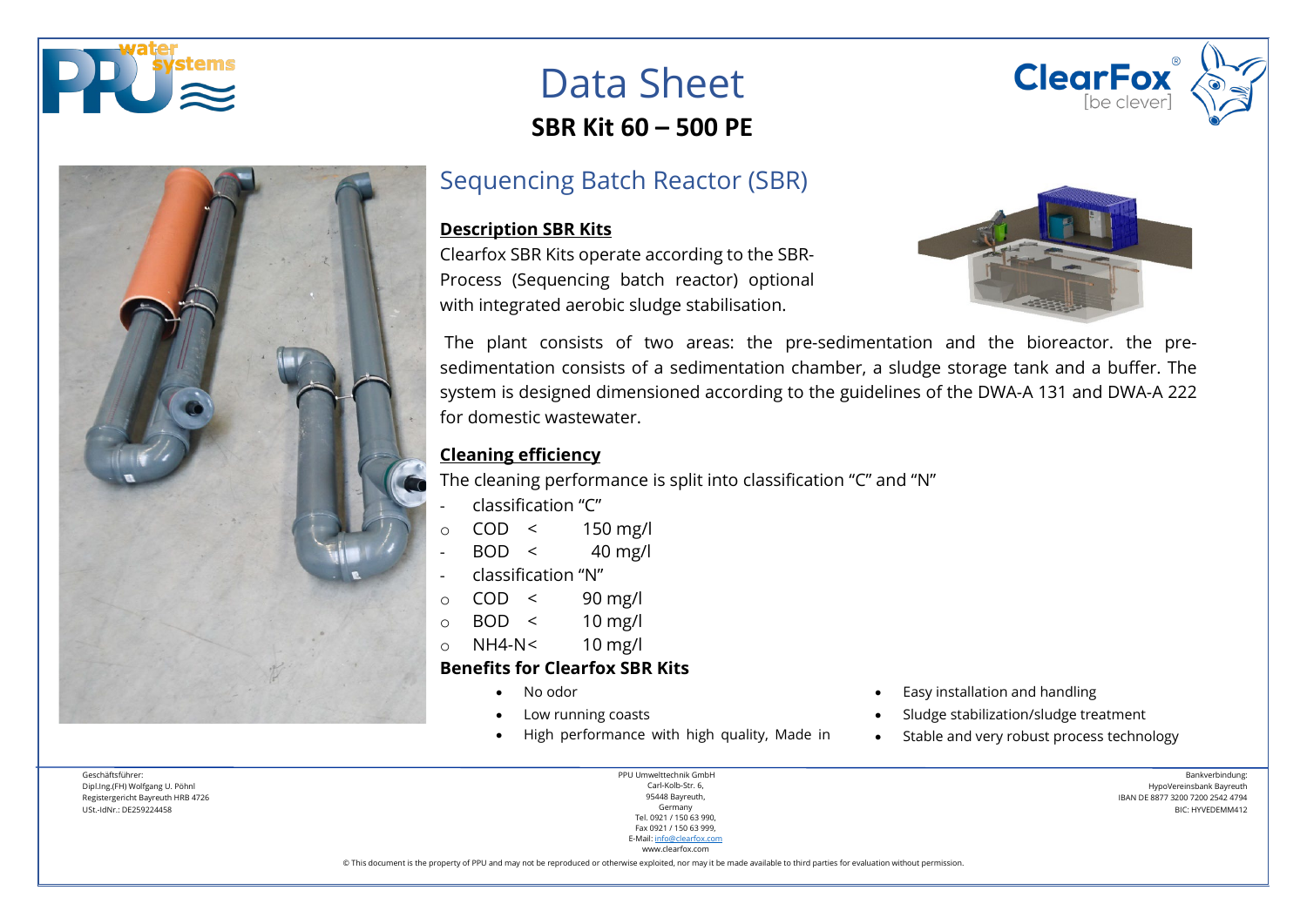





## **SBR Kit 60 – 500 PE**

#### **Scope of delivery**

Clearfox SBR Q1+Kits consist of an aeration system, airlift pumps, an air compressor, an air distribution manifold with electronic/magnetic valves and a control unit.

## **Maintenance free disc diffuser mounted on a PE manifold pipe, amount of diffusers and size of manifold according to plant design**

- $\circ$  EPDM Membrane: A = 0.55m<sup>2</sup>; d=275 mm; chemical resistance
- o Mounting material

## **Maintenance free airlift for clearwater, filling and Secondarysludge**

o Free ball passage from 50 up to 150 mm

### **Standard cabinet**

- o Powder coated steel cabinet 600x600x300 mm
- o Protection class IP 55
- o Lockable, incl. key

### **CF Automation / control unit**

o Integrated air distributor (up to 4 stepper motors) for operation with diaphragm compressors

- o Pressure sensor controlled microprocessor technology
- o 5 x 230V outputs, individually fused via microfuses
- o Convenient 6-key operation
- o USB connection with auto-report function (electronic operation diary and faults) and plugand-play software updates

Geschäftsführer: Dipl.Ing.(FH) Wolfgang U. Pöhnl Registergericht Bayreuth HRB 4726 USt.-IdNr.: DE259224458

| PPU Umwelttechnik GmbH    |
|---------------------------|
| Carl-Kolb-Str. 6.         |
| 95448 Bayreuth,           |
| Germany                   |
| Tel. 0921 / 150 63 990.   |
| Fax 0921 / 150 63 999.    |
| E-Mail: info@clearfox.com |

www.clearfox.com

Bankverbindung: HypoVereinsbank Bayreuth IBAN DE 8877 3200 7200 2542 4794 BIC: HYVEDEMM412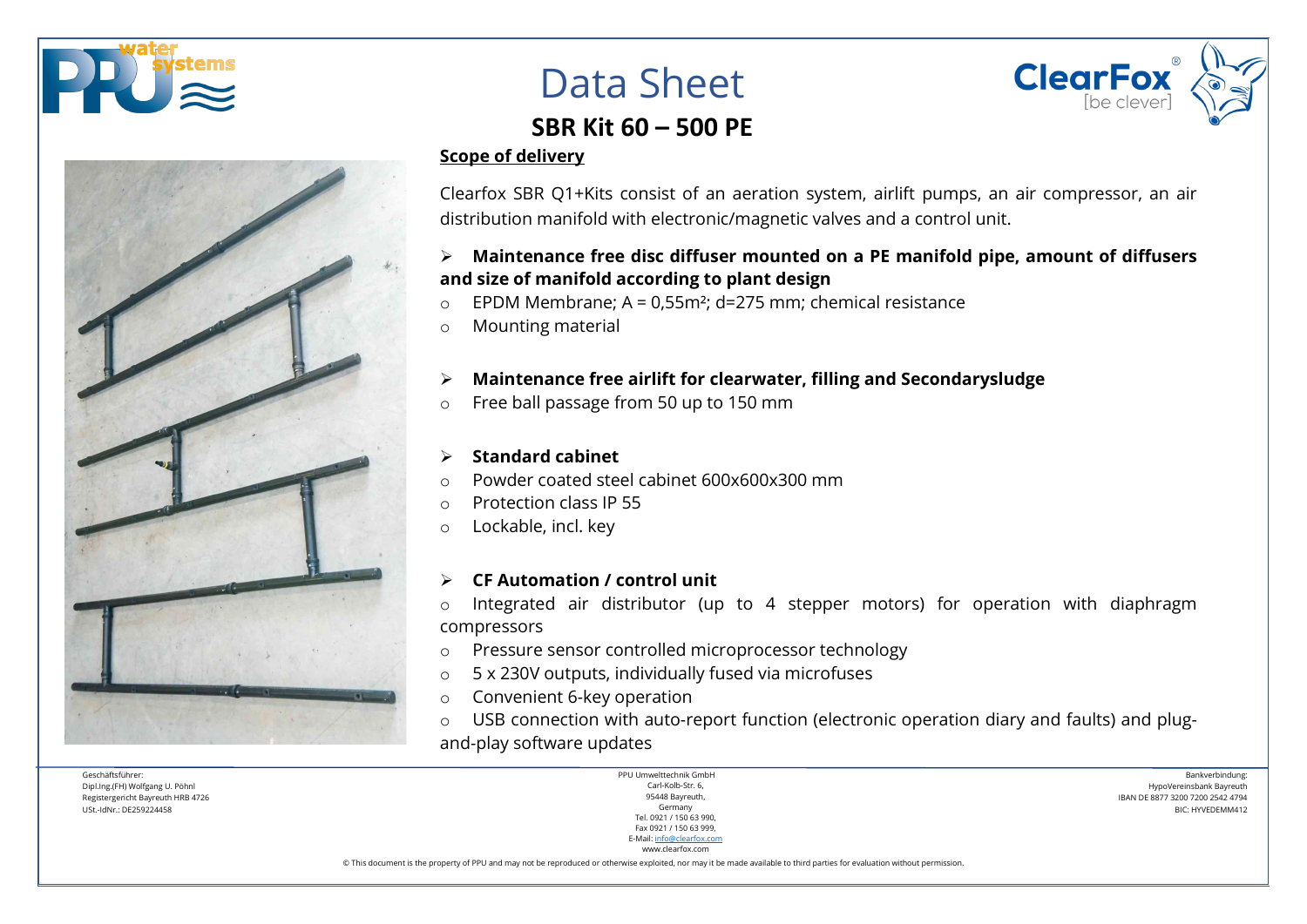





## **SBR Kit 60 – 500 PE**

- o WLAN interface for readout via smartphone
- o Console for indoor and outdoor installation IP 44, compressor socket on top of the housing
- o Dimensions: 320 x 250 x 130 mm (l, w, h); 3 kg

#### **Solenoid valve manifold separate for system**

- $o$  2/2 way, G1 G2
- o EPDM Membrane -10 to + 140°C
- o 230 VAC, 12 W, 100% ED



### **Maintenance free, two stage side channel air compressor**

- o Capacity according to the dimensioning of the system size
- o Associated silencer



Bankverbindung: HypoVereinsbank Bayreuth IBAN DE 8877 3200 7200 2542 4794 BIC: HYVEDEMM412

Geschäftsführer: Dipl.Ing.(FH) Wolfgang U. Pöhnl Registergericht Bayreuth HRB 4726 USt.-IdNr.: DE259224458

PPU Umwelttechnik GmbH Carl-Kolb-Str. 6, 95448 Bayreuth, Germany Tel. 0921 / 150 63 990, Fax 0921 / 150 63 999, E-Mail[: info@clearfox.com](mailto:info@clearfox.com)

www.clearfox.com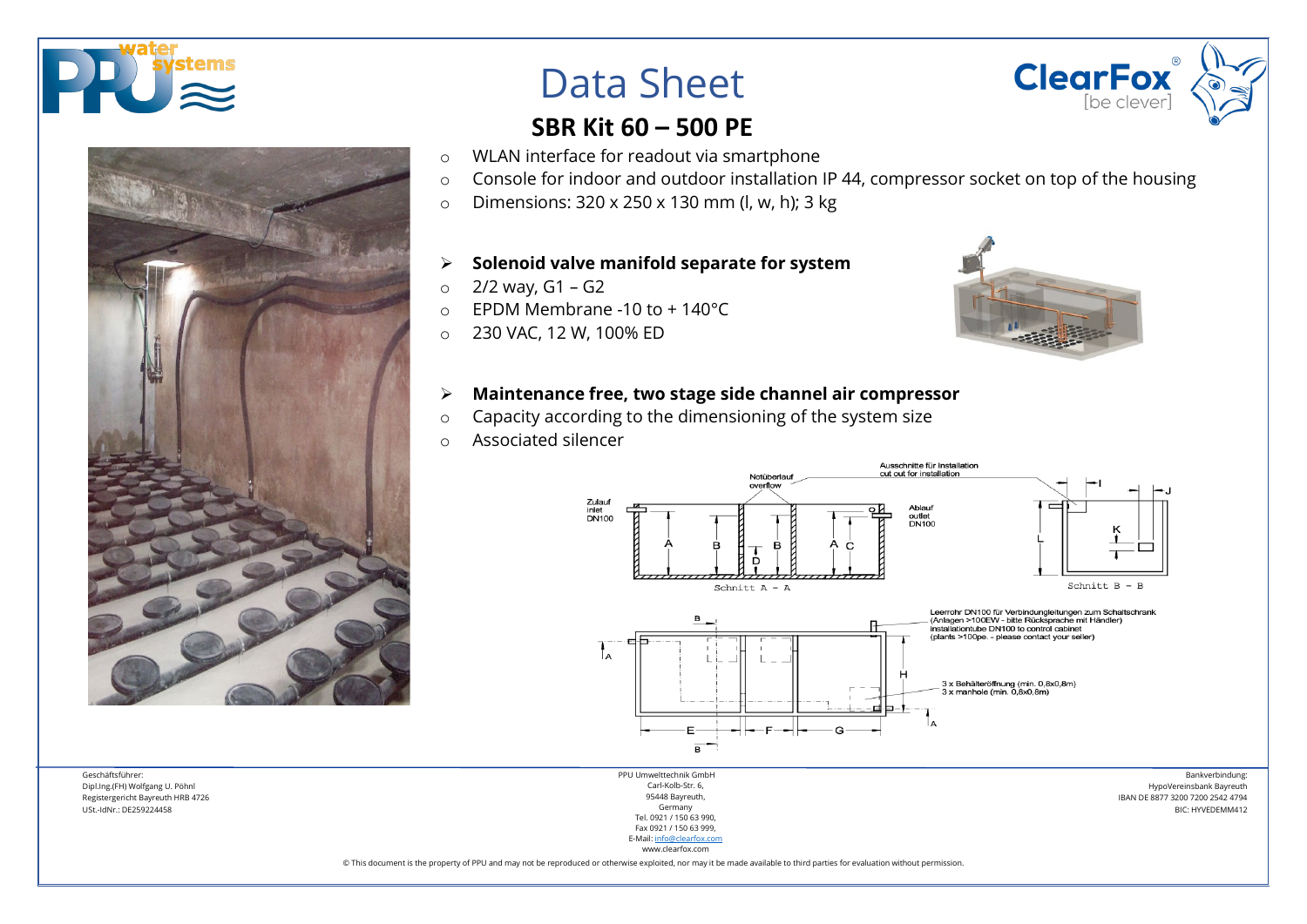





Classification "C"

| hydraulic<br>PE |                          | organic | Primary treatment                                  |                  | Classification<br>"C"                 |      | max. water Compressor | dimension   | power            | Calculated |       |   | Cleaningcycles                                                                  | diameter<br>connecting tube | paletts for    |
|-----------------|--------------------------|---------|----------------------------------------------------|------------------|---------------------------------------|------|-----------------------|-------------|------------------|------------|-------|---|---------------------------------------------------------------------------------|-----------------------------|----------------|
|                 | Loading<br>Loading       |         | Sludge storage time                                | $COD = 150$ mg/l | depth                                 | size | airliftpumps          | consumption | Sludgeproduction |            |       |   | transport                                                                       |                             |                |
|                 | $m^3$ /day<br>KG BOD/day |         | 3 month*                                           | 1 year*          | $BOD = 40$ mg/l                       | m    | KW                    | Mm          | KWh/day          | Kg/month   | I/day |   | max.                                                                            |                             |                |
|                 |                          |         | $\left[\text{m}^3\right]$ V <sub>tot</sub><br>Vtot | $[m^3]$          | [m <sup>3</sup> ]<br>V <sub>Bio</sub> |      |                       |             |                  |            |       |   | $\left\lfloor \frac{\text{No}}{\text{day}} \right\rfloor$ m <sup>3</sup> /cycle | mm                          | no.            |
| 60              | 9,00                     | 3,60    | 10,50                                              | 17,40            | 6,60                                  | 2,00 | 1,50                  | 75          | 18,00            | 61,20      | 198   | 3 | 3,00                                                                            | 25                          | 2              |
| 75              | 11,25                    | 4,50    | 13,10                                              | 21,80            | 8,30                                  | 2,00 | 1,50                  | 75          | 18,00            | 76,50      | 248   | 3 | 3,80                                                                            | 25                          | $\overline{2}$ |
| 100             | 15,00                    | 6,00    | 17,50                                              | 29,00            | 11,00                                 | 2,00 | 1,50                  | 75          | 18,00            | 102,00     | 330   | 3 | 5,00                                                                            | 25                          | $\overline{2}$ |
| 125             | 18,75                    | 7,50    | 21,90                                              | 36,30            | 13,80                                 | 2,00 | 2,20                  | 100         | 26,40            | 127,50     | 413   | 3 | 6,30                                                                            | 32                          | $\overline{2}$ |
| 150             | 22,50                    | 9,00    | 26,30                                              | 43,50            | 16,50                                 | 2,50 | 2,20                  | 100         | 26,40            | 153,00     | 495   | 3 | 7,50                                                                            | 32                          | $\overline{2}$ |
| 200             | 30,00                    | 12,00   | 35,00                                              | 58,00            | 22,00                                 | 2,50 | 2,20                  | 100         | 26,40            | 204,00     | 660   | 3 | 10,00                                                                           | 32                          | $\overline{2}$ |
| 250             | 37,50                    | 15,00   | 43,80                                              | 72,50            | 27,50                                 | 2,50 | 3,00                  | 100         | 36,00            | 255,00     | 825   | 3 | 12,50                                                                           | 38                          | 3              |
| 300             | 45,00                    | 18,00   | 52,50                                              | 87,00            | 33,00                                 | 2,50 | 3,00                  | 100         | 36,00            | 306,00     | 990   | 3 | 15,00                                                                           | 38                          | $\mathsf{3}$   |
| 350             | 52,50                    | 21,00   | 61,30                                              | 101,50           | 38,50                                 | 2,50 | 3,00                  | 100         | 36,00            | 357,00     | 1155  | 3 | 17,50                                                                           | 38                          | 3              |
| 400             | 60,00                    | 24,00   | 70,00                                              | 116,00           | 44,00                                 | 3,00 | 3,00                  | 100         | 36,00            | 408,00     | 1320  | 3 | 20,00                                                                           | 35                          | 3              |
| 450             | 67,50                    | 27,00   | 78,80                                              | 130,50           | 49,50                                 | 3,00 | 4,00                  | 150         | 48,00            | 459,00     | 1485  | 3 | 22,50                                                                           | 50                          | 4              |
| 500             | 75,00                    | 30,00   | 87,50                                              | 145,00           | 55,00                                 | 3,00 | 5,50                  | 150         | 66,00            | 510,00     | 1650  | 3 | 25,00                                                                           | 50                          | 4              |

Geschäftsführer: Dipl.Ing.(FH) Wolfgang U. Pöhnl Registergericht Bayreuth HRB 4726 USt.-IdNr.: DE259224458

PPU Umwelttechnik GmbH Carl-Kolb-Str. 6, 95448 Bayreuth, Germany Tel. 0921 / 150 63 990, Fax 0921 / 150 63 999, E-Mail[: info@clearfox.com](mailto:info@clearfox.com)

www.clearfox.com

© This document is the property of PPU and may not be reproduced or otherwise exploited, nor may it be made available to third parties for evaluation without permission.

Bankverbindung: HypoVereinsbank Bayreuth IBAN DE 8877 3200 7200 2542 4794 BIC: HYVEDEMM412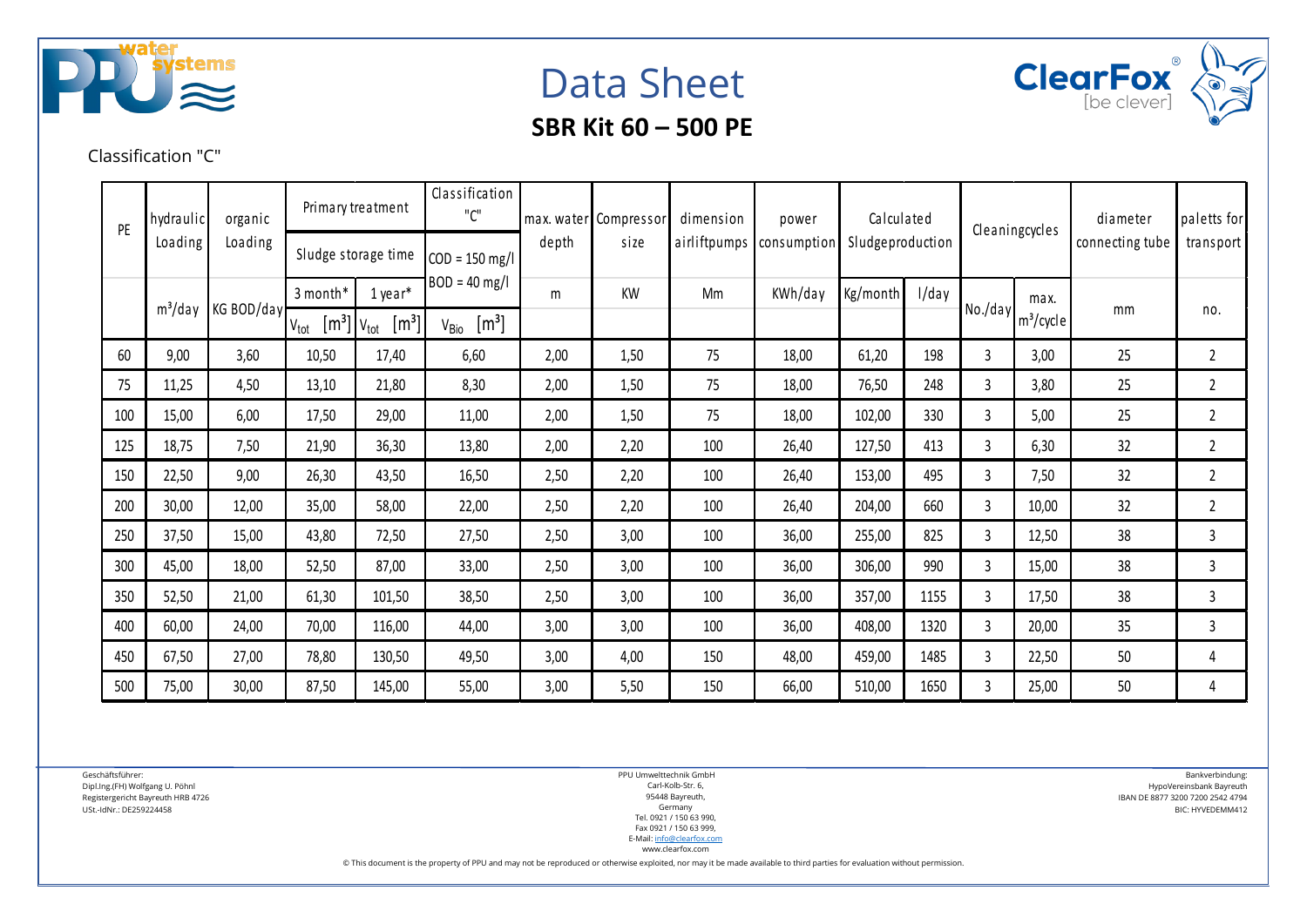

Data Sheet



Classification "N"

| PF  | hydraulic<br>Loading | organic<br>Loading | Primary treatment                                          |                             | Sludge storage time                                                       |      | Classification<br>"N"<br>depth |     | max. water Compressor<br>size | dimension | power<br>airliftpumps consumption | Calculated<br>Sludgeproduction |                      | Cleaningcycles |                | diameter<br>connecting tube | paletts for<br>transport |
|-----|----------------------|--------------------|------------------------------------------------------------|-----------------------------|---------------------------------------------------------------------------|------|--------------------------------|-----|-------------------------------|-----------|-----------------------------------|--------------------------------|----------------------|----------------|----------------|-----------------------------|--------------------------|
|     | $m^3$ /day           | KG BOD/day         | 3 month*                                                   | 1 year*                     | $COD = 90$ mg/l<br>$BOD = 10$ mg/l<br>$SS = 10$ mg/l<br>$NH4-N = 10$ mg/l | m    | <b>KW</b>                      | Mm  | KWh/day                       | Kg/month  | l/day                             | No./day                        | max.<br>$m^3$ /cycle | mm             | no.            |                             |                          |
|     |                      |                    | $\lfloor m^3 \rfloor$ V <sub>tot</sub><br>$V_{\text{tot}}$ | $\left[\mathrm{m}^3\right]$ | $\left[\mathrm{m}^3\right]$<br>V <sub>Bio</sub>                           |      |                                |     |                               |           |                                   |                                |                      |                |                |                             |                          |
| 60  | 9,00                 | 3,60               | 10,50                                                      | 17,40                       | 9,00                                                                      | 2,00 | 1,50                           | 75  | 18,00                         | 61,20     | 198                               | 3                              | 3,00                 | 25             | $\mathbf{2}$   |                             |                          |
| 75  | 11,25                | 4,50               | 13,10                                                      | 21,80                       | 11,25                                                                     | 2,00 | 1,50                           | 75  | 18,00                         | 76,50     | 248                               | 3                              | 3,75                 | 25             | $\overline{2}$ |                             |                          |
| 100 | 15,00                | 6,00               | 17,50                                                      | 29,00                       | 15,00                                                                     | 2,00 | 2,20                           | 100 | 26,40                         | 102,00    | 330                               | 3                              | 5,00                 | 32             | $\overline{2}$ |                             |                          |
| 125 | 18,75                | 7,50               | 21,90                                                      | 36,30                       | 18,75                                                                     | 2,00 | 2,20                           | 100 | 26,40                         | 127,50    | 413                               | 3                              | 6,25                 | 32             | 3              |                             |                          |
| 150 | 22,50                | 9,00               | 26,30                                                      | 43,50                       | 22,50                                                                     | 2,50 | 2,20                           | 100 | 26,40                         | 153,00    | 495                               | 3                              | 7,50                 | 32             | 3              |                             |                          |
| 200 | 30,00                | 12,00              | 35,00                                                      | 58,00                       | 30,00                                                                     | 2,50 | 3,00                           | 100 | 36,00                         | 204,00    | 660                               | 3                              | 10,00                | 38             | 3              |                             |                          |
| 250 | 37,50                | 15,00              | 43,80                                                      | 72,50                       | 37,50                                                                     | 2,50 | 3,00                           | 100 | 36,00                         | 255,00    | 825                               | 3                              | 12,50                | 38             | 3              |                             |                          |
| 300 | 45,00                | 18,00              | 52,50                                                      | 87,00                       | 45,00                                                                     | 2,50 | 4,00                           | 150 | 48,00                         | 306,00    | 990                               | 3                              | 15,00                | 50             | 4              |                             |                          |
| 350 | 52,50                | 21,00              | 61,30                                                      | 101,50                      | 52,50                                                                     | 2,50 | 4,00                           | 150 | 48,00                         | 357,00    | 1155                              | 3                              | 17,50                | 50             | 4              |                             |                          |
| 400 | 60,00                | 24,00              | 70,00                                                      | 116,00                      | 60,00                                                                     | 3,00 | 5,50                           | 150 | 66,00                         | 408,00    | 1320                              | 3                              | 20,00                | 50             | 4              |                             |                          |
| 450 | 67,50                | 27,00              | 78,80                                                      | 130,50                      | 67,50                                                                     | 3,00 | 5,50                           | 150 | 66,00                         | 459,00    | 1485                              | 3                              | 22,50                | 50             | 4              |                             |                          |
| 500 | 75,00                | 30,00              | 87,50                                                      | 145,00                      | 75,00                                                                     | 3,00 | 5,50                           | 150 | 66,00                         | 510,00    | 1650                              | 3                              | 25,00                | 50             | 4              |                             |                          |

Geschäftsführer:

Dipl.Ing.(FH) Wolfgang U. Pöhnl Registergericht Bayreuth HRB 4726

USt.-IdNr.: DE259224458

PPU Umwelttechnik GmbH Carl-Kolb-Str. 6, 95448 Bayreuth, Germany Tel. 0921 / 150 63 990, Fax 0921 / 150 63 999, E-Mail[: info@clearfox.com](mailto:info@clearfox.com)

Bankverbindung: HypoVereinsbank Bayreuth IBAN DE 8877 3200 7200 2542 4794 BIC: HYVEDEMM412

www.clearfox.com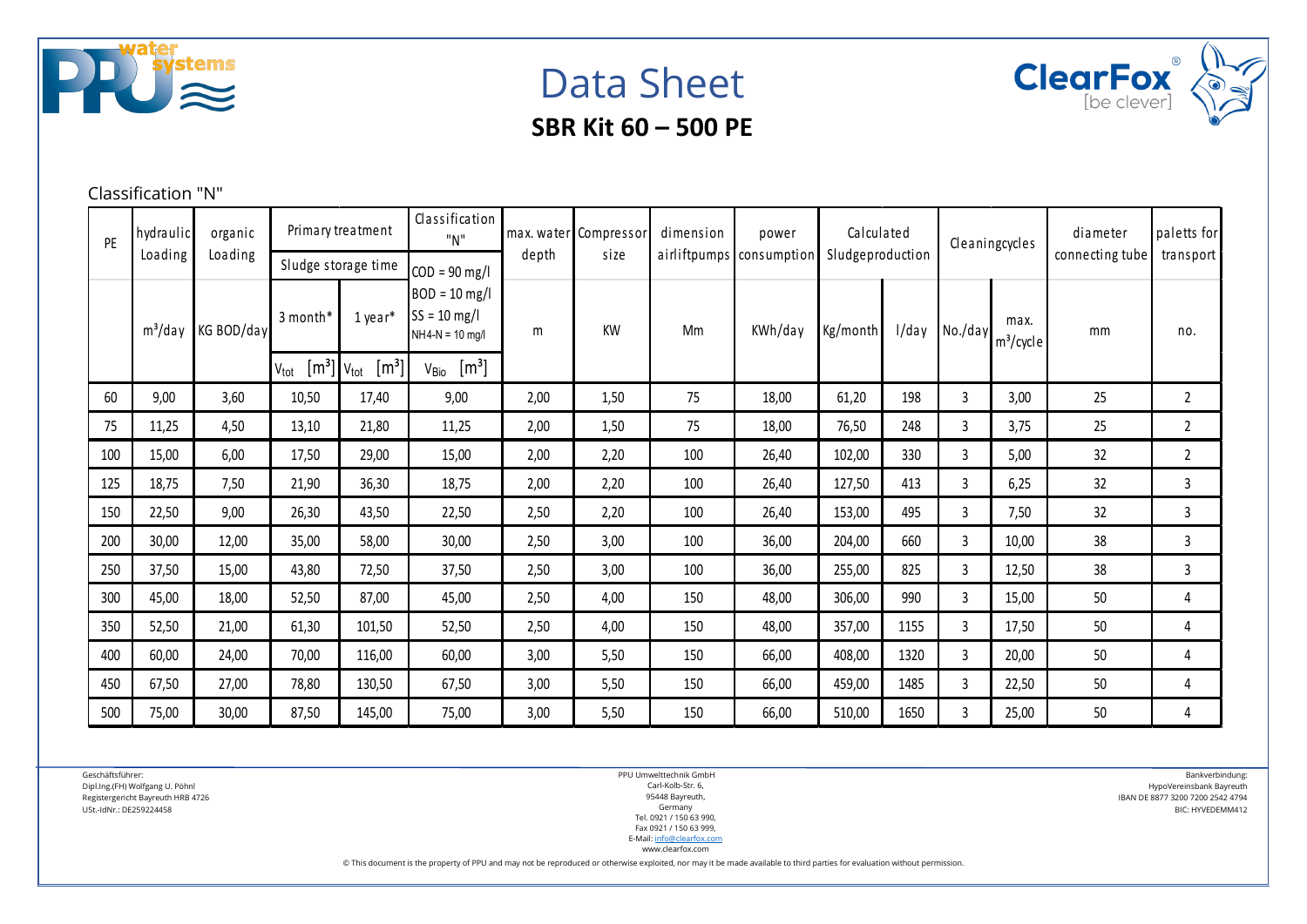





## **SBR Kit 60 – 500 PE**

#### **Additional equipment**

The **Clearfox SBR** system can be upgraded to any required effluent standard. No matter if it is a phosphorous elimination, disinfection or even persistent/trace substances that must be eliminated.

- **Aluminum Outdoor cabinet RAL 7035**
- $0.1200x600x500$
- o Protection class IP 55
- o Single-door lockable, incl. key
- o Material Aluminum Sheet powder-coated

### **Aluminum Outdoor cabinet RAL 7035**

- o 1200x800x500
- o Protection class IP 55
- o Single-door lockable, incl. key
- o Material Aluminum Sheet powder-coated

#### **Aluminum Outdoor cabinet RAL 7035**

- $0.1200x1200x500$
- o Protection class IP 55
- o Double-door lockable, incl. key
- o Material Aluminum Sheet powder-coated

Geschäftsführer: Dipl.Ing.(FH) Wolfgang U. Pöhnl Registergericht Bayreuth HRB 4726 USt.-IdNr.: DE259224458

PPU Umwelttechnik GmbH Carl-Kolb-Str. 6, 95448 Bayreuth, Germany Tel. 0921 / 150 63 990, Fax 0921 / 150 63 999, E-Mail[: info@clearfox.com](mailto:info@clearfox.com)

Bankverbindung: HypoVereinsbank Bayreuth IBAN DE 8877 3200 7200 2542 4794 BIC: HYVEDEMM412

www.clearfox.com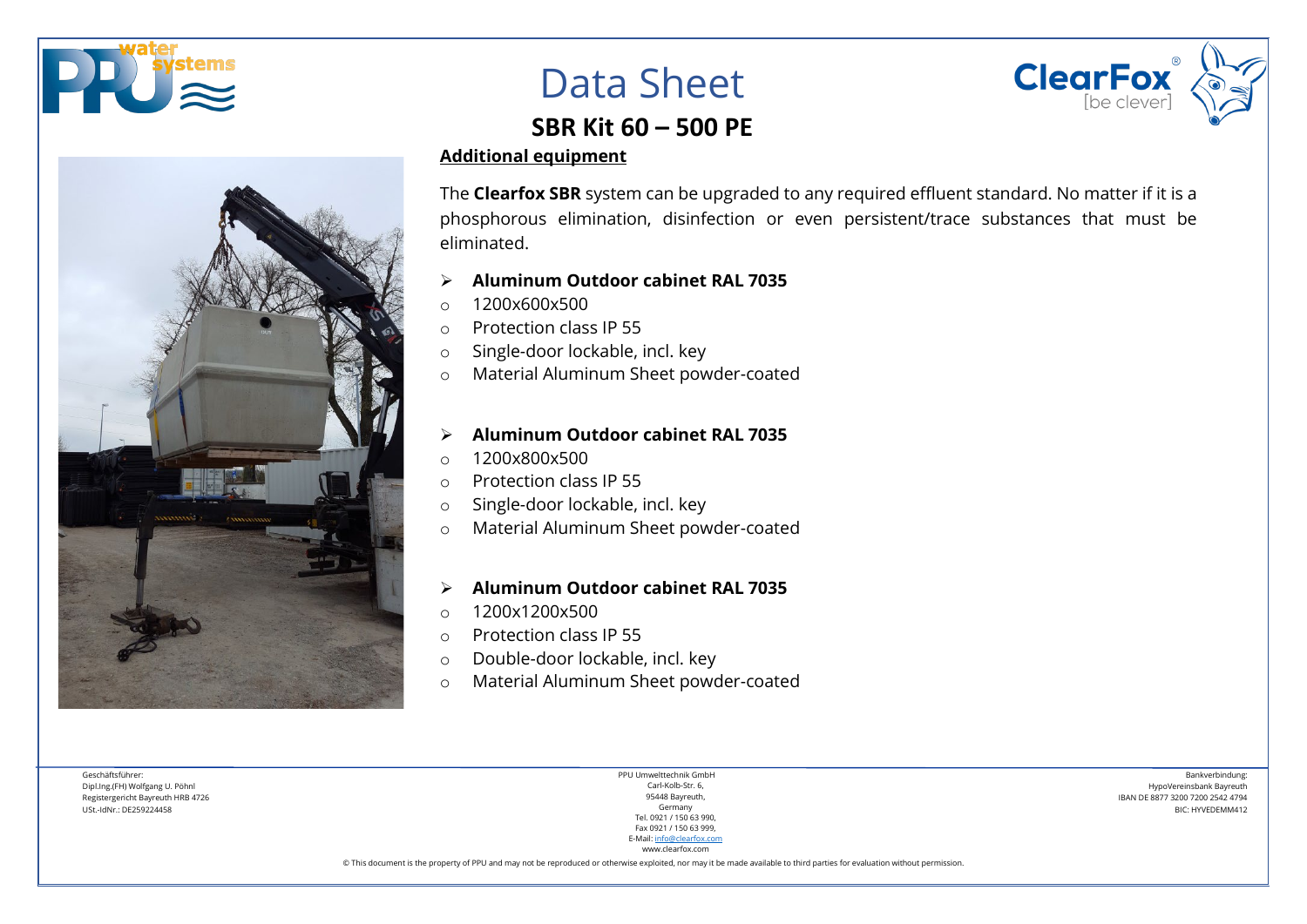



## **SBR Kit 60 – 500 PE**

**ClearFox** 

#### **Technical Room**

- $o$  2150x2100x1140
- o
- o Galvanized sheet steel
- o Electrical Installation
- Damp-proof luminaire
- socket
- o Single-door lockable, incl. key

### **Red alarm light**

o Complete set with red lamp housing 230 V

#### **Modem for CF Automation / control unit**

o Remote maintenance and remote management possible for customer, maintenance company and manufacturer

- o Integrated modem for network connection
- o Automatic forwarding of faults by e-mail

o Web portal for access to the control system (display and download of fault messages and operating hours, change of control system parameters depending on authorization, different access levels, system updates)

Geschäftsführer: Dipl.Ing.(FH) Wolfgang U. Pöhnl Registergericht Bayreuth HRB 4726 USt.-IdNr.: DE259224458

PPU Umwelttechnik GmbH Carl-Kolb-Str. 6, 95448 Bayreuth, Germany Tel. 0921 / 150 63 990, Fax 0921 / 150 63 999, E-Mail[: info@clearfox.com](mailto:info@clearfox.com)

www.clearfox.com

Bankverbindung: HypoVereinsbank Bayreuth IBAN DE 8877 3200 7200 2542 4794 BIC: HYVEDEMM412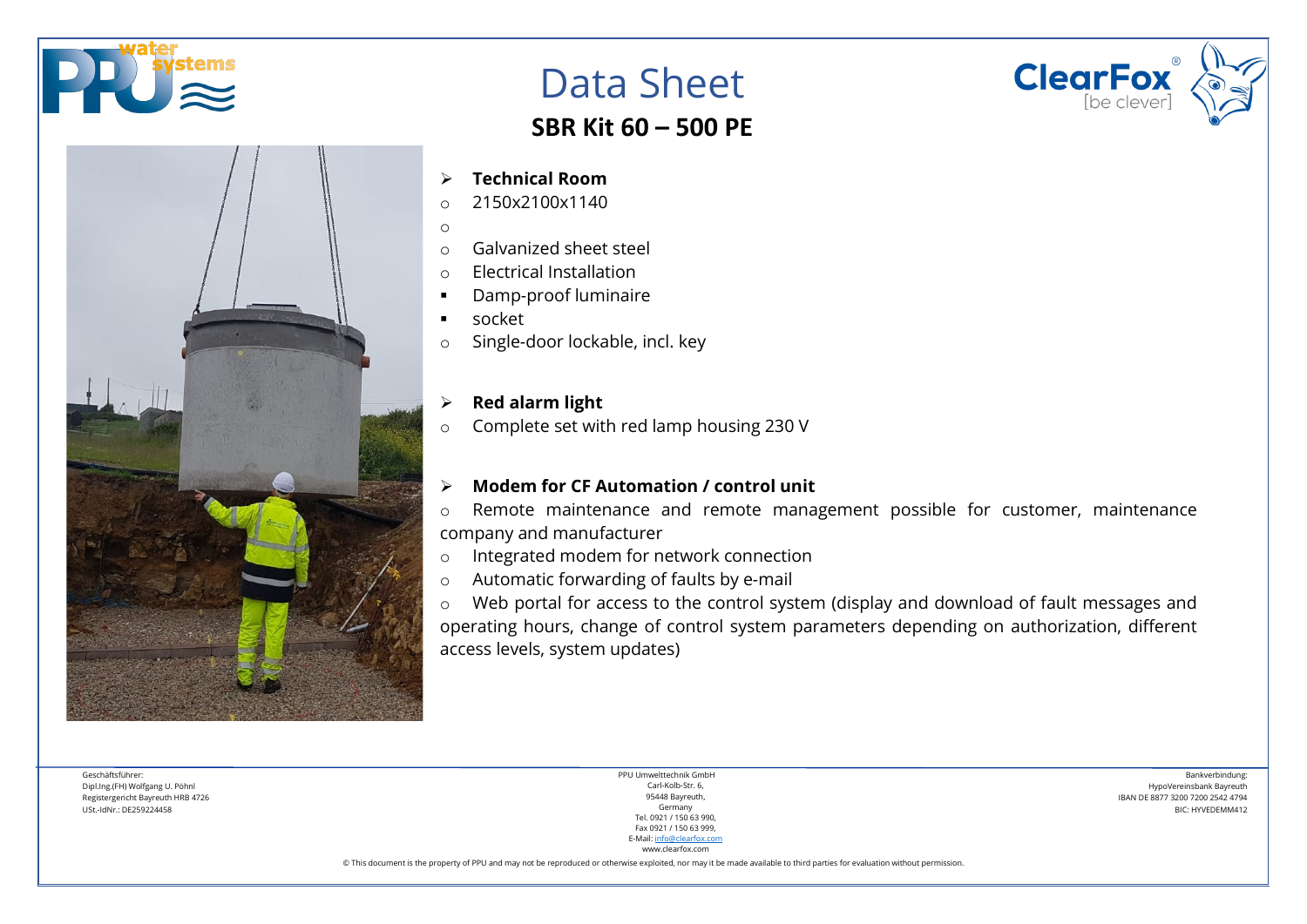





## **SBR Kit 60 – 500 PE**

**Phosphorous elimination**

At the end of the cleaning process a precipitant is added to the reactor.

This takes the phosphate out and store it in the activated sludge.

- o Peristaltic dosing pump 0,2 4,5 l/h
- 230 V +/- 10%, 50/60 Hz; 5 VA
- IP65
- Capacity adjustable via potentiometer
- Suction lance with level control
- **Chlorine disinfection**

The chlorine disinfection also will be handled with a dosing pump.

The cleaned water will be pumped by the airlift system to a retention tank. During the filling is also the dosing of the chlorine to this tank.

- o Peristaltic dosing pump 0,2 4,5 l/h
- 230 V +/- 10%, 50/60 Hz; 5 VA
- IP65
- Capacity adjustable via potentiometer
- o Suction lance with level control
- o Size of the retention tank (customer side)

50% of the daily amount of wastewater

Geschäftsführer: Dipl.Ing.(FH) Wolfgang U. Pöhnl Registergericht Bayreuth HRB 4726 USt.-IdNr.: DE259224458

PPU Umwelttechnik GmbH Carl-Kolb-Str. 6, 95448 Bayreuth, Germany Tel. 0921 / 150 63 990, Fax 0921 / 150 63 999, E-Mail[: info@clearfox.com](mailto:info@clearfox.com)

Bankverbindung: HypoVereinsbank Bayreuth IBAN DE 8877 3200 7200 2542 4794 BIC: HYVEDEMM412

www.clearfox.com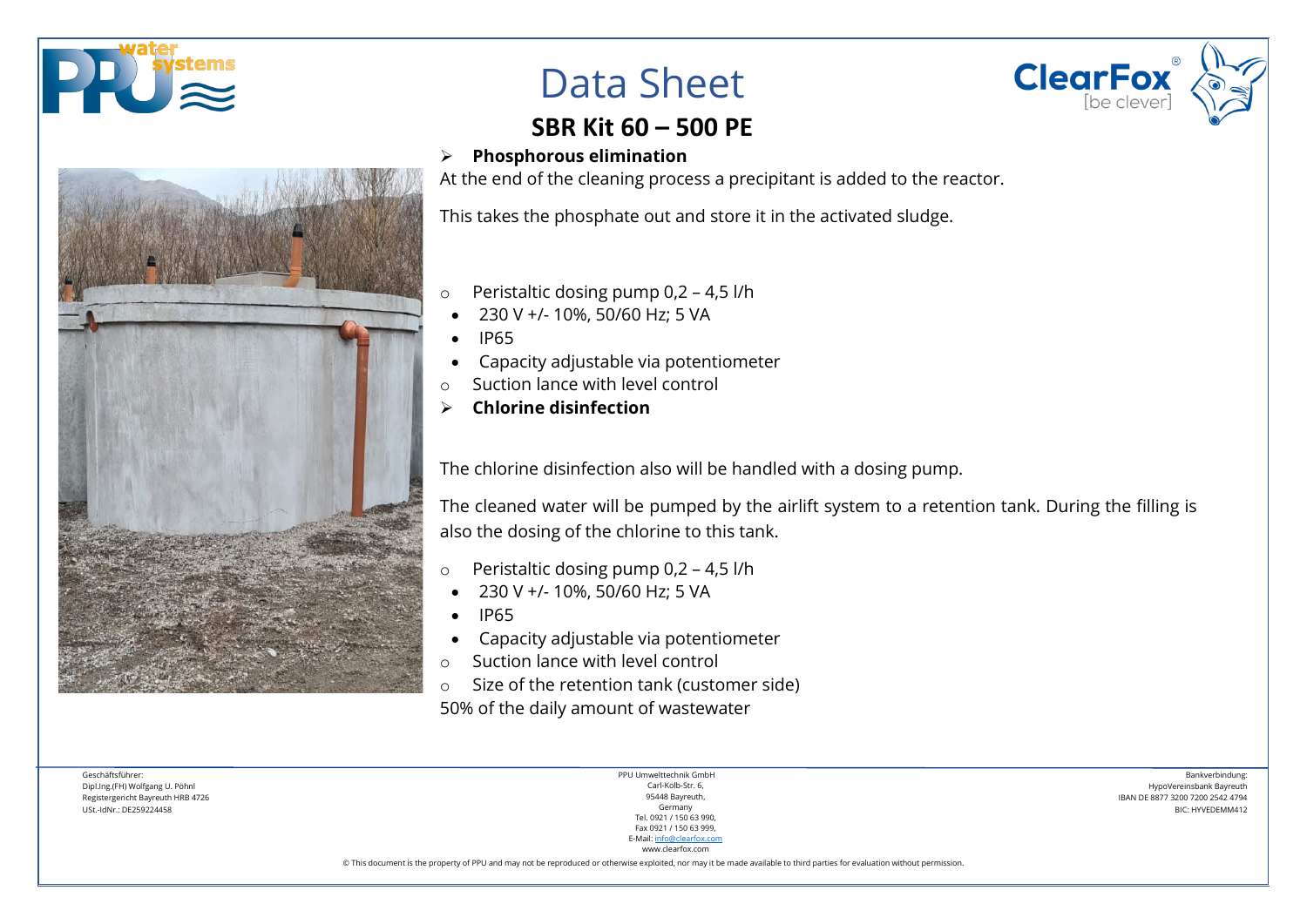



## **SBR Kit 60 – 500 PE**

- **Connection tube 1"**
- o 50 m roll
- o Pressure hose
- o Size 1" (25mm) 25x4,3mm
- o Stainless steel hose clamps
- **Connection tube 1 ¼ "**
- $\circ$  50 m roll
- o Pressure hose
- o Size 1 ¼ " (32mm) 32,4x4,8mm
- o Stainless steel hose clamps
- **Connection tube 1 ½ "**
- o 50 m roll
- o Pressure hose
- o Size 1 ½ " (38mm) 38x4,8mm
- o Stainless steel hose clamps
- **Connection tube 2"**
- o 50 m roll
- o Pressure hose
- o Size 2" (38mm) 50x5mm
- o Stainless steel hose clamps

Geschäftsführer: Dipl.Ing.(FH) Wolfgang U. Pöhnl Registergericht Bayreuth HRB 4726 USt.-IdNr.: DE259224458

PPU Umwelttechnik GmbH Carl-Kolb-Str. 6, 95448 Bayreuth, Germany Tel. 0921 / 150 63 990, Fax 0921 / 150 63 999, E-Mail[: info@clearfox.com](mailto:info@clearfox.com)

www.clearfox.com

© This document is the property of PPU and may not be reproduced or otherwise exploited, nor may it be made available to third parties for evaluation without permission.



Bankverbindung: HypoVereinsbank Bayreuth IBAN DE 8877 3200 7200 2542 4794 BIC: HYVEDEMM412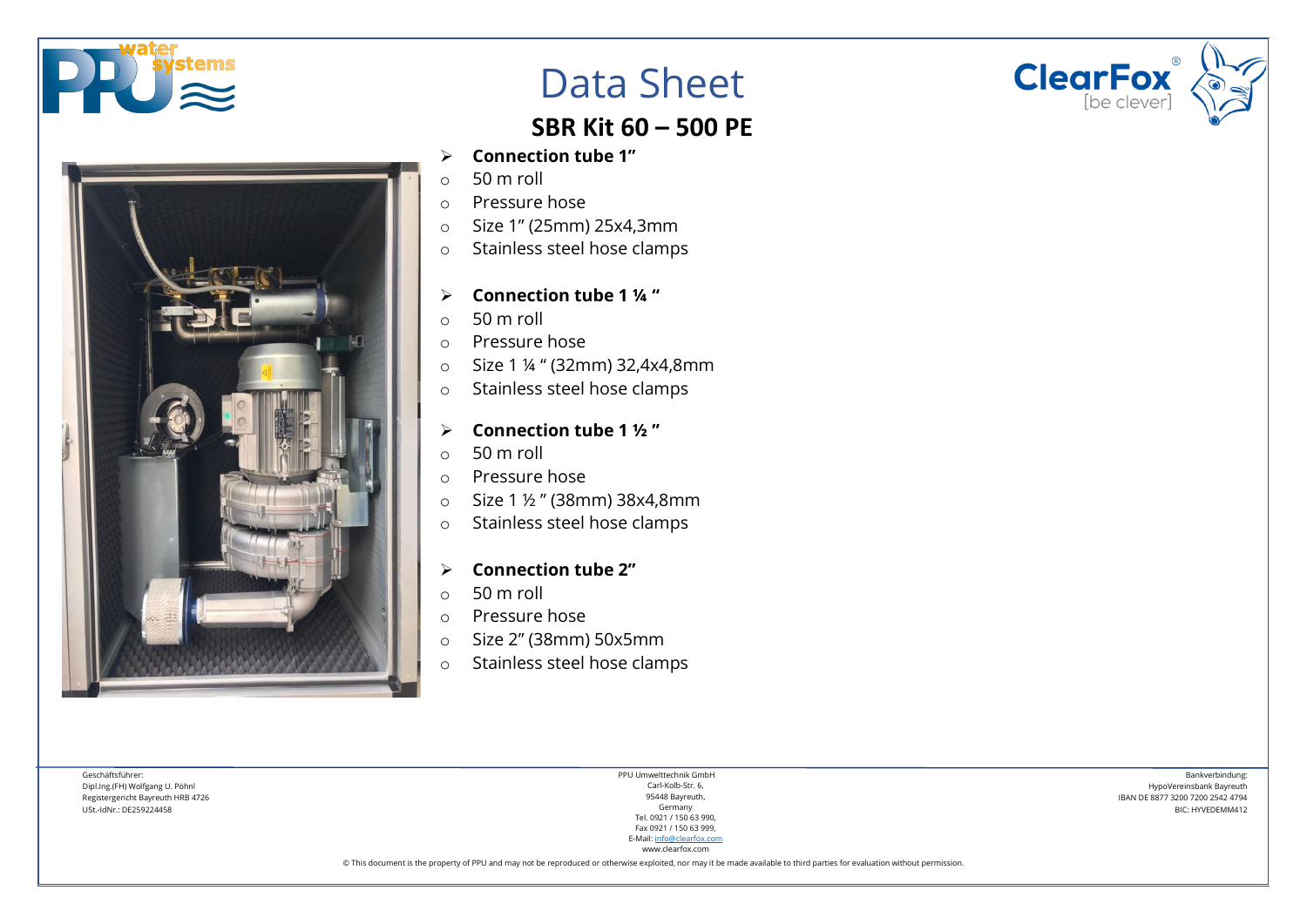





#### **Classification "C"**

| PE  | A              | $\mathsf B$    | $\mathsf{C}$ | D           | $\mathsf E$ | $\mathsf{F}$ | G    | H              |             |                | K              |
|-----|----------------|----------------|--------------|-------------|-------------|--------------|------|----------------|-------------|----------------|----------------|
|     | $[\mathsf{m}]$ | $[\mathsf{m}]$ | [m]          | $[{\sf m}]$ | [m]         | [m]          | [m]  | $[\mathsf{m}]$ | $[{\sf m}]$ | $[\mathsf{m}]$ | $[\mathsf{m}]$ |
| 60  | 2,20           | 2,00           | 2,10         | 1,00        | 1,80        | 0,90         | 1,70 | 2,00           | 0,40        | 0,40           | 0,40           |
| 75  | 2,20           | 2,00           | 2,10         | 1,00        | 2,20        | 1,10         | 2,10 | 2,00           | 0,40        | 0,40           | 0,40           |
| 100 | 2,20           | 2,00           | 2,10         | 1,00        | 2,90        | 1,50         | 2,80 | 2,00           | 0,40        | 0,40           | 0,40           |
| 125 | 2,20           | 2,00           | 2,10         | 1,00        | 2,90        | 1,50         | 2,80 | 2,50           | 0,40        | 0,40           | 0,40           |
| 150 | 2,70           | 2,50           | 2,60         | 1,20        | 2,80        | 1,40         | 2,60 | 2,50           | 0,40        | 0,40           | 0,40           |
| 200 | 2,70           | 2,50           | 2,60         | 1,20        | 3,10        | 1,60         | 2,90 | 3,00           | 0,40        | 0,40           | 0,40           |
| 250 | 2,70           | 2,50           | 2,60         | 1,20        | 3,90        | 1,90         | 3,70 | 3,00           | 0,40        | 0,40           | 0,40           |
| 300 | 2,70           | 2,50           | 2,60         | 1,20        | 4,00        | 2,00         | 3,80 | 3,50           | 0,40        | 0,40           | 0,40           |
| 350 | 2,70           | 2,50           | 2,60         | 1,20        | 4,10        | 2,00         | 3,90 | 4,00           | 0,40        | 0,40           | 0,40           |
| 400 | 3,20           | 3,00           | 3,10         | 1,50        | 3,90        | 1,90         | 3,70 | 4,00           | 0,40        | 0,40           | 0,40           |
| 450 | 3,20           | 3,00           | 3,10         | 1,50        | 4,40        | 2,20         | 4,10 | 4,00           | 0,40        | 0,40           | 0,40           |
| 500 | 3,20           | 3,00           | 3,10         | 1,50        | 4,30        | 2,20         | 4,10 | 4,50           | 0,40        | 0,40           | 0,40           |

Geschäftsführer: Dipl.Ing.(FH) Wolfgang U. Pöhnl Registergericht Bayreuth HRB 4726 USt.-IdNr.: DE259224458

PPU Umwelttechnik GmbH Carl-Kolb-Str. 6, 95448 Bayreuth, Germany Tel. 0921 / 150 63 990, Fax 0921 / 150 63 999, E-Mail[: info@clearfox.com](mailto:info@clearfox.com)

Bankverbindung: HypoVereinsbank Bayreuth IBAN DE 8877 3200 7200 2542 4794 BIC: HYVEDEMM412

www.clearfox.com